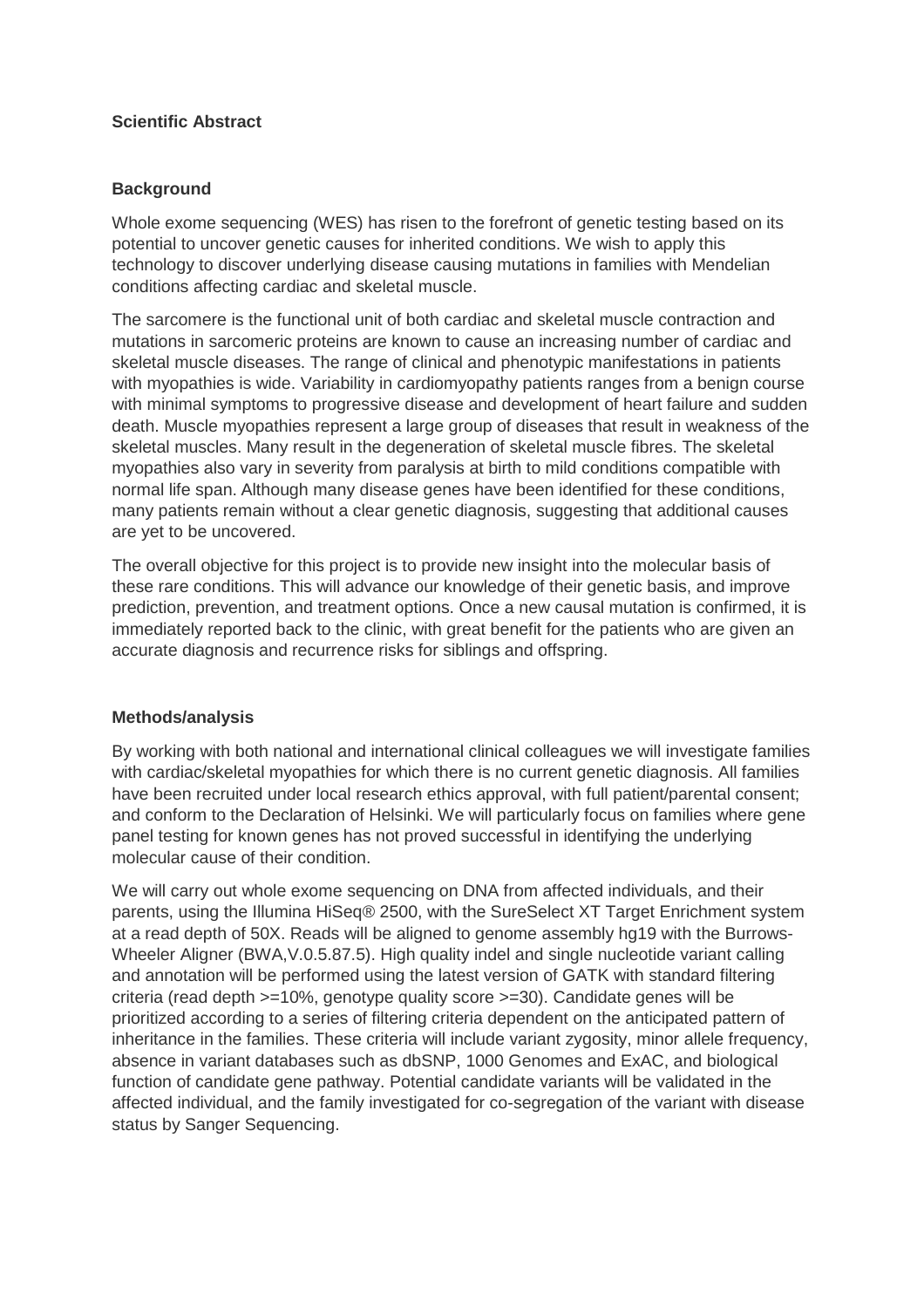# **Projected outcomes and future studies/clinical efforts this data will facilitate.**

Future work will involve functional validation to identify the biochemical mechanisms associated with these disorders and begin to explore pathogenesis. In our group we routinely develop disease models for cardioskeletal muscle diseases in zebrafish. We use human skeletal muscle cultured cells and induced pluripotent stem cell derived cardiac cells to verify mutations as being pathogenic and to study functional and structural consequences of such mutations.

The results will no doubt reveal new molecular mechanisms for these conditions and define the normal functions of the genes we identify, and novel pathways which will be open to targeting for preventive medical therapy.

# **Be sure to describe how you and your team are well positioned to successfully complete this study.**

As PI on this project I have over 20 years of experience in human genetics, and in particular human genetic variation discovery and analysis. I currently lead the Genomics Centre at St George's University of London, which includes 6 academic genetic research groups. My own research team are a dedicated group of scientists including postgraduate students, postdocs, clinical colleagues and tenured staff interested in cardiac and skeletal muscle development and disease. Key members of the group that will be involved in this project include Reza Maroofian (PhD student) and Dr Dan Osborn (Lecturer).

Our research institute is co-located with St George's Hospital and Congenica Ltd who are a global genome-based medicine company, founded on pioneering work from the Deciphering Developmental Disorders project at the Sanger Institute. Their onsite translational research laboratory focuses on development and translation of assays for rare, human disease diagnosis using next generation sequencing.

Recent successes using our in house disease gene discovery platform have been disseminated to the scientific community and public through publications in peer reviewed journals, invitations to speak at national and international conferences, and comments in the general media. Some examples are provided below:

### Selected publications:

- 1) Petropoulou E, Soltani M, Firoozabadi AD, Namayandeh SM, Crockford J, Maroofian R, Jamshidi Y**.** *Digenic inheritance of mutations in the cardiac troponin (TNNT2) and cardiac beta myosin heavy chain (MYH7) as the cause of severe dilated cardiomyopathy.* Eur J Med Genet. 2017 Sep;60(9):485-488.
- 2) Osborn D, Pond HL, Mazaheri N, Dejardin J, Munn CJ, Mushref K, Cauley ES, Moroni I, Pasanisi MB, Sellars EA, Hill RS, Partlow JN, Willaert RK, Bharj J, Malamiri RA, Galehdari H, Shariati G, Maroofian R, Mora M, Swan LE, Voit T, Conti FJ, Jamshidi Y\*, Manzini CM\*. *Mutations in the inositol phosphatase INPP5K cause a congenital muscular dystrophy syndrome overlapping the dystroglycanopathies and Marinesco-Sjögren Syndrome.* American Journal of Human Genetics 2017 Mar 2;100(3):537-545.
- 3) van der Harst P\*, van Setten J\*, Verweij N\*, Vogler G\*, Franke L\*, Maurano MT\*, Wang X\*, Leach IM\*, (…), Chambers JC\*, Jamshidi Y\*, Visel A\*, Christoffels VM\*, Isaacs A\*, Samani NJ\*, de Bakker PIW\*. *Fifty-two Genetic Loci Influencing Myocardial Mass***.** J Am Coll Cardiol. 2016 Sep 27;68(13):1435-48.